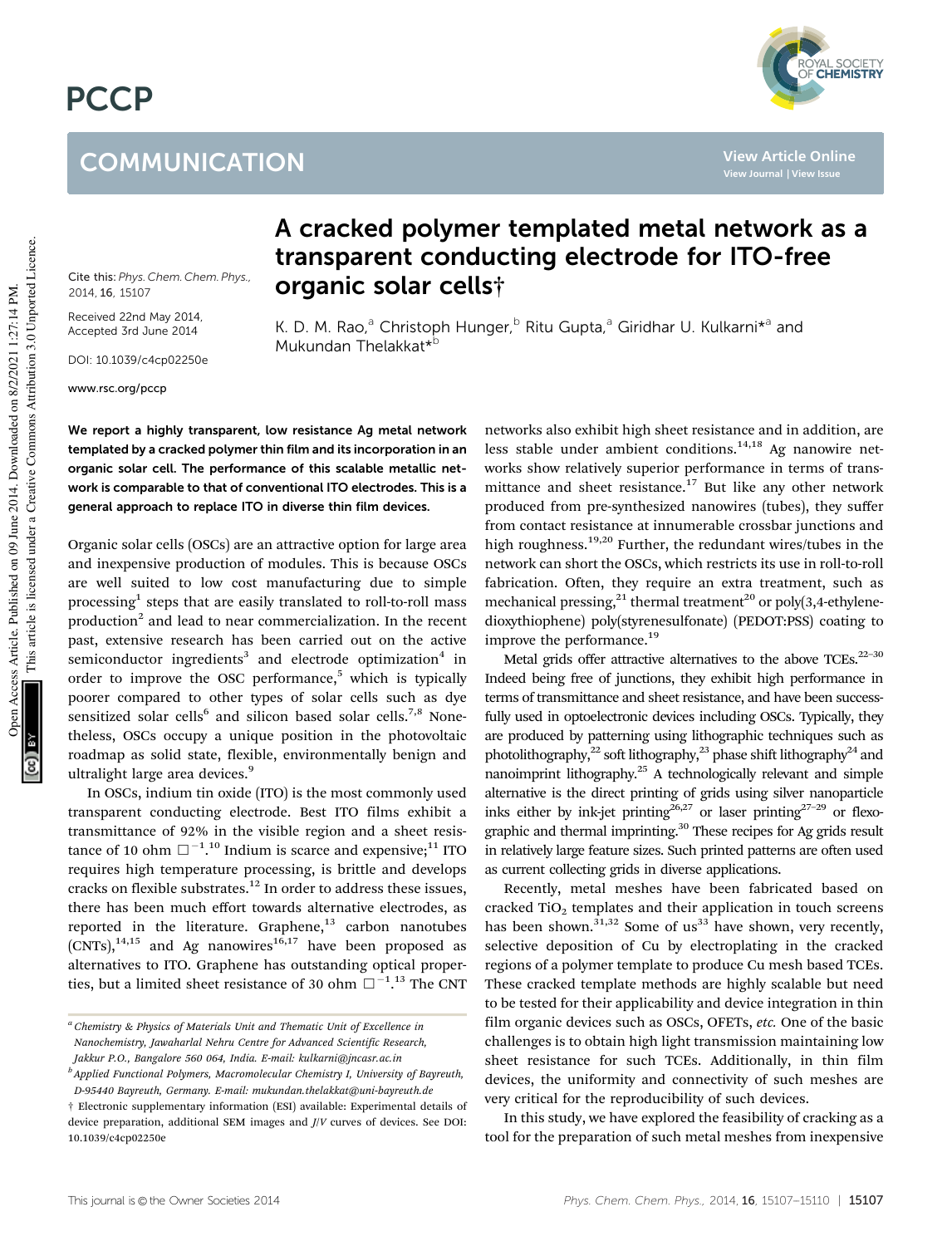

Fig. 1 Schematic illustration of transparent conducting electrode fabrication (a) cracked template (b) deposition of metal on a cracked template and (c) lift-off of the template giving rise to the Ag network based TCE.

polymer templates at room temperature and integrating them as TCEs in bulk heterojunction OSCs. Specifically, using a seamless Ag network in the form of a mesh as a replacement for ITO electrodes, several OSCs having an inverted geometry have been made, which exhibited performance comparable to those produced using ITO. We like to note that this work emphasizes the suitability and reproducibility of such an ITOfree TCE in OSCs and not specifically the optimization of efficiency of any kind of device.

The process flow for templating is shown schematically in Fig. 1. First, a crack layer is produced by drying an acrylic based colloidal dispersion on a glass substrate wherein highly interconnected cracks are spontaneously obtained. These U-shaped grooves are complete cracks down to the substrate to be distinguished from incomplete cracks.<sup>34</sup> Using the cracked template, the metal (Ag, 55 nm) is deposited by vacuum evaporation and subsequently, the template is washed away with chloroform.

As shown in Fig. 2a, the Ag mesostructures on glass appear to be well interconnected throughout the network. The metal fill factor is estimated to be  $\sim$  20% with a structural width of  $\sim$  2 µm and an average cell size (spacing between the Ag structures) of 20 to 60  $\mu$ m. The optical profilometric image  $(1.2 \times 0.8 \text{ mm}^2)$  in Fig. 2b not only reveals the connectivity of the Ag network over a large area but also shows its seamless nature. The surface roughness of the network is estimated to be  $\sim$  5 nm



Fig. 2 Characterization of the Ag network derived TCE: (a) the optical microscope image (transmission mode), (b) the optical profiler image in a 3D view, (c) the SEM image of a network junction and (d) comparison of transmittance spectra of Ag metallic network and ITO. The inset shows the photograph of a Ag network TCE on a glass substrate.

while the peak-to-valley roughness, which corresponds to the network thickness, is 55 nm. The SEM image in Fig. 2c shows a junction where the network surface continues to be smooth and the junction itself is seamless unlike crossbar junctions commonly seen in network TCEs made from pre-synthesized Ag nanowires.<sup>21</sup> Accordingly, the sheet resistance was found to be  $\sim$  10 ohm  $\Box$ <sup>-1</sup>, which is rather low considering the thickness of only 55 nm. The transmittance of the Ag network was  $\sim$  86% at 550 nm (see Fig. 2d) and the overall transmittance is comparable to that exhibited by ITO but, importantly, extends down to the UV region (see the photograph in the inset). ITO, on the other hand, is a good UV absorber.

In the next step of solar cell fabrication, the ZnO barrier layer was brought in by decomposing a zinc acetate film at 150  $^{\circ}$ C in air (see ESI† for experimental details). $35$  For a proposed thickness of 45 nm of ZnO, the obtained layer was non-uniform and discontinuous (Fig. 3a) as evident from the dark and grey regions, the latter corresponding to the ZnO covered network. Beiley *et al.* described previously the fabrication of a Ag nanowire–ZnO nanoparticle composite to obtain a semi-transparent top electrode and achieved a good power conversion efficiency (PCE) of 4.3% in PBDTTPD/PC<sub>70</sub>BM devices.<sup>36</sup> Based on this fact, we increased the thickness of the ZnO layer to 95 nm, 135 nm and 230 nm. We observed an increasing degree of covering of the metal network with the increasing thickness of ZnO. For example, in the SEM image of the 135 nm ZnO layer shown in Fig. 3b, the ZnO film is seen to be uniformly submerging the entire Ag network. This is found to be the optimal ZnO thickness required to submerge the 55 nm thick Ag network so as to have reproducible devices without shorting.

Four bottom-illuminated inverted photovoltaic cells (5 devices in each) consisting of poly-3-hexylthiophene (P3HT) and phenyl-C61-butyric acid methyl ester (PCBM) were fabricated on a glass substrate, as shown schematically in Fig. 4a using a Ag network derived TCE. The bar graphs of solar cell parameters ( $V_{\text{oc}}$ , *J<sub>sc</sub>*, FF and PCE) for all four cells with varying thicknesses of the ZnO barrier layer are shown in Fig. 4b. In cell 1, all five devices with a 45 nm ZnO layer were defective due to shorting. For cell 2 with a 95 nm ZnO layer, only two devices were working with moderate efficiencies. On the other hand, for cells 3 and 4 with 135 and



Fig. 3 SEM images and schematic illustrations of the Ag network TCE covered with ZnO layer having a thickness of (a) 45 nm and (b) 135 nm. For more SEM images, see the ESI,† Fig. S1.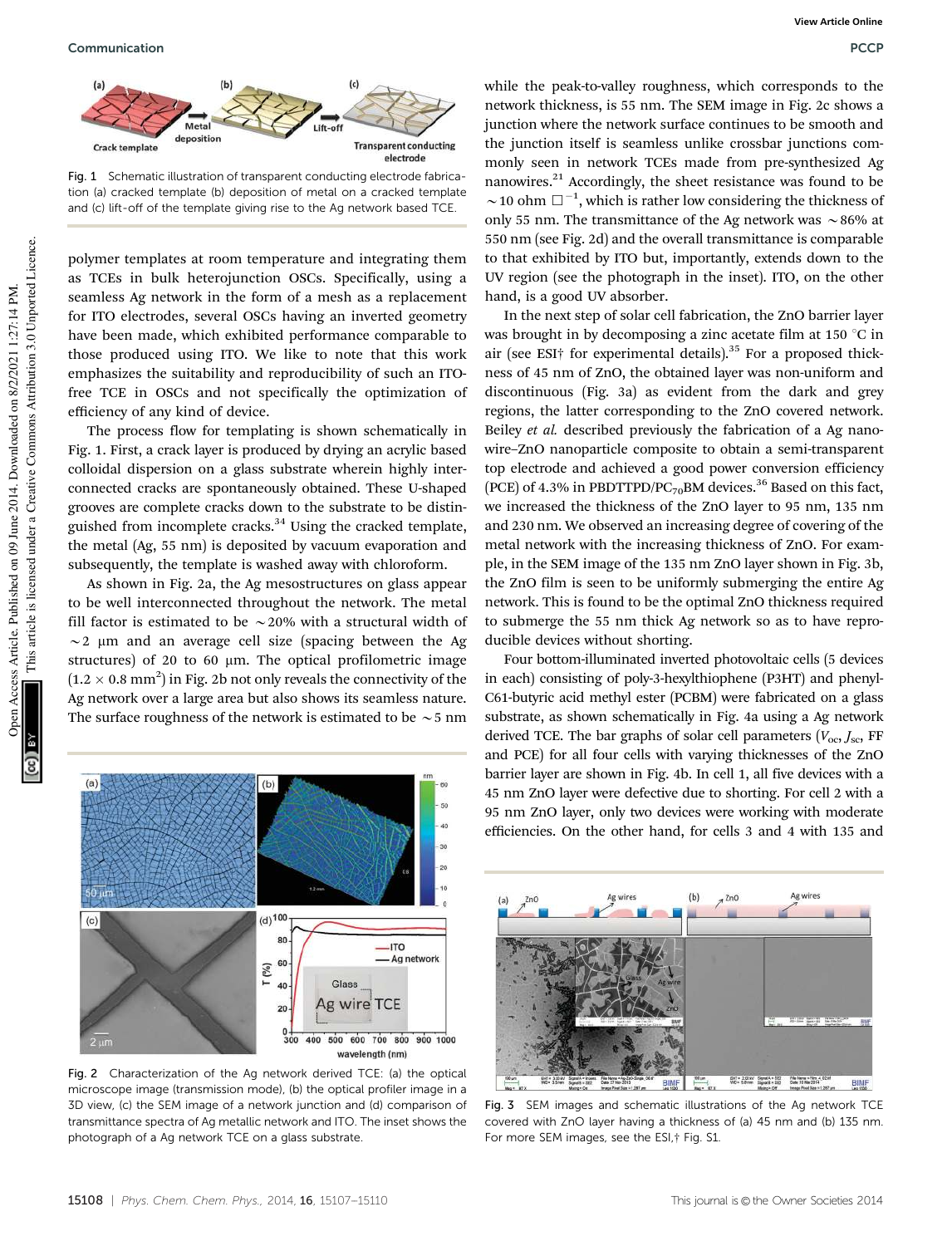

Fig. 4 (a) Schematic illustration of the inverted P3HT–PCBM solar cell with Ag network TCE, (b) bar graph of cell parameters for solar cells of different ZnO layer thicknesses (45, 95, 135 and 230 nm), (c) examples of J–V characteristics of solar cells with different ZnO layer thicknesses in the dark (open symbols) and in light (filled symbols). Note that the best performing solar cell is chosen from each cell.



Fig. 5 Comparison of (a)  $J-V$  characteristics and (b) EQE for the optimized Ag network and ITO devices.

230 nm ZnO barrier layer thicknesses, respectively, all five devices were found to be functioning. Significantly, the five devices with a 135 nm ZnO layer (cell 3), showed uniform performance with an average efficiency of 2.26  $\pm$  0.05%, while those with a 230 nm ZnO layer exhibited some variations in performance with lower efficiency  $(1.34 \pm 0.43\%$ , see Fig. 4b).

The decrease in the cell efficiency for higher ZnO thicknesses can be attributed to higher series resistance of the cell leading to lower current density and fill factor values (see Fig. 4b).<sup>35</sup> Indeed, the variations in solar cell parameters among the five devices exhibit a similar trend. The *J*–*V* characteristics of typical solar cells with different ZnO layer thicknesses (95 nm, 135 nm, and 230 nm) are shown in Fig. 4b (see the ESI,† Fig. S2 for *J*–*V* characteristics of all working devices).

From Fig. 5a, we can compare the *J*–*V* characteristics of a typical device fabricated using a Ag network (from cell 3) with

that produced using ITO as a TCE (ITO:  $T = 93\%$  and  $R_s =$ 16 ohm  $\Box^{-1}$ ). The Ag network cell has an optimum ZnO layer thickness of 135 nm. For ITO devices, the thickness of the ZnO blocking layer was kept at 45 nm which is optimum for an inverted solar cell.<sup>35</sup> All other process parameters such as the active layer thickness, top electrode, annealing temperature, *etc.* were kept the same for all the devices. It is clear from the plot that the Ag network TCE based solar cell follows a similar trend, as the ITO based cell and the derived parameters are quite comparable (see Table 1). Thus, the efficiency of the Ag network TCE based solar cell was 2.14%, while that obtained for ITO based cells under similar ambient conditions was 2.27%.

These results presented here clearly demonstrate the potential of the Ag network based TCE as an alternative to ITO in OSCs. However, a slightly thicker ZnO layer is required to cover the Ag network thickness. Since the ZnO is filled in the interstitial domains between the metallic network, it improves the charge collection properties, which is similar to coating a PEDOT:PSS layer as reported for conventional metal grids.<sup>19</sup> The external quantum efficiency (EQE) measurements (Fig. 5b) show that the Ag network TCE based cell exhibits slightly less values in the visible region compared to those derived from ITO cells, but in the UV region, the former excels which makes the overall performance similar for both cells. This can be clearly understood from the differences in transmission of the respective electrodes in the UV region (Fig. 2d). The same information can be inferred by comparing the absorption spectra of the two solar cells (ESI,† Fig. S3) with their EQE spectra.

The method developed in this study for the TCE and associated OSC fabrication has several merits. While the present study has focused on only one type of metallic network, its scope of application can be easily extended to other thin layer devices by varying the template thickness and other parameters in the initial stages of crack template formation. Thus, it is possible to obtain TCEs with different network thicknesses and connectivity and importantly with different metals. Here, Ag was used as a typical example since the work function is favorable for P3HT– PCBM solar cells having an inverted geometry. However, it can be replaced with other metals such as Cu, Al, and Pt depending on the need of application. The metal network based TCE used in the present study works as a current collecting grid at a tens of micrometer scale with a metal fill factor of 20%.

#### Conclusions

In conclusion, we demonstrated the incorporation of a highly transparent and highly conducting Ag metallic network obtained using a cracked polymer template, in a thin film organic solar cell for the first time. The performance of this

Table 1 Summary of the solar cell parameters corresponding to J–V characteristics shown in Fig. 5a. Note, that a Ag grid device has a 135 nm thick ZnO layer, whereas an ITO device has a ZnO layer of only 45 nm

| <b>TCE</b> | $V_{\rm oc}$ (V) | $J_{\rm sc}$ (mA $\rm cm^{-2})$ | FF(%) | PCE(%) | $R_{\rm sh}$ ( $\Omega$ cm <sup>-2</sup> ) | $R_{\rm s}~(\Omega~{\rm cm}^{-2})$ @V <sub>oc</sub> | $R_{\rm s}~(\Omega~{\rm cm}^{-2})$ @ $P_{\rm max}$ |
|------------|------------------|---------------------------------|-------|--------|--------------------------------------------|-----------------------------------------------------|----------------------------------------------------|
| Ag grid    | 0.57             | 7.2                             | 51.8  | 2.14   | 421                                        | 8.3                                                 | 49.7                                               |
| <b>ITO</b> | 0.55             | 7.5                             | 55.2  | 2.27   | 413                                        | 6.7                                                 | 48.6                                               |